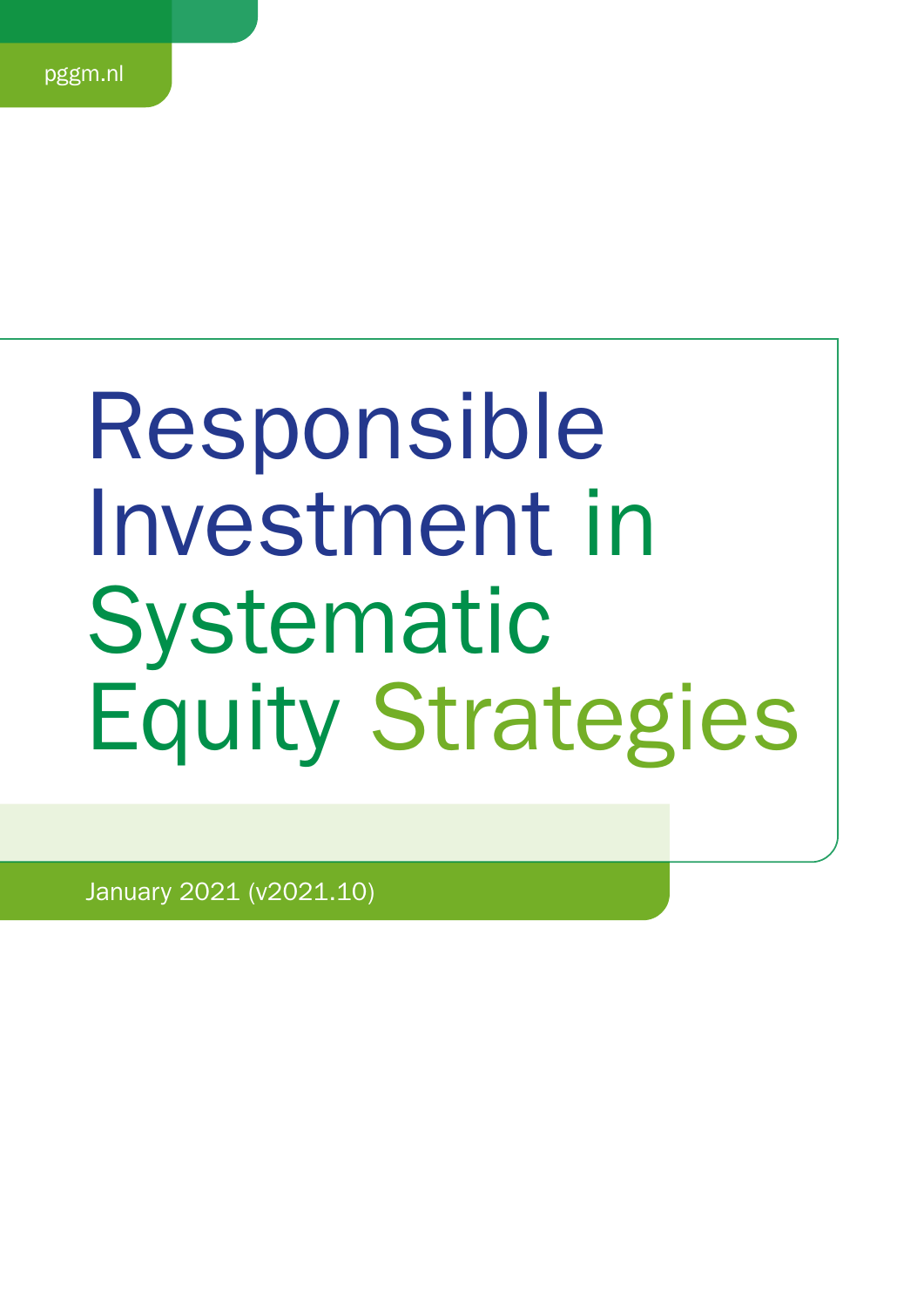## 1. Introduction

As a long-term investor, PGGM Vermogensbeheer B.V. (PGGM Investments, hereinafter PGGM) is committed to investing responsibly. On behalf of its clients, PGGM manages several public equity mandates. Together, these mandates form a significant part of the total assets under management of PGGM. One of these mandates is the systematic equity strategies (SES) mandate, driven by multifactor models.

PGGM manages SES investments in order to contribute towards a stable pension for its clients' participants. Environmental, social, and governance (ESG) factors can have a material impact on the financial performance of the portfolio, especially in the longer term. As such, integrating ESG issues into investment analysis and decision-making processes is part of PGGM's fiduciary duty, either by reducing investment risks or by increasing (expected) returns.

PGGM recognises that through the companies it invests in, it has a significant impact on the environment and broader society as a whole, and that it has the opportunity to address ESG-related issues directly with the executive management of a broad variety of companies. This guideline addresses how PGGM SES invests responsibly. The guideline is a further refinement of [PGGM's Responsible Investment Framework](https://www.pggm.nl/media/f4zoxray/responsible-investment-implementation-framework_pggm.pdf) and its implementation guidelines and the relevant fund prospectus and ancillary documentation. In addition, the obligations arising from compliance with legislation and regulations apply. The guideline covers all investments made by the SES team, effective since January 2021.

# 2. Investment strategy & approach

The primary goal of the SES mandate is to generate a satisfactory risk-adjusted financial return over the prospective life of the investment. In addition, PGGM SES conducts research on ESG factors to assess their potential to directly add value to the investment portfolio and to consider their potential to improve the ESG profile of the strategies, on top of their financial characteristics.

By having in place a transparent responsible investment guideline for SES, as further outlined in this document, and by actively taking into account ESG-related performance in investment decisions, the SES team offers a positive contribution that is best practice and in line with clients' stated objectives.

PGGM complies fully with obligations arising from (ESG) legislation, regulations and stewardship responsibilities. Some of the applicable (ESG) legislation and regulations, or relevant standards, codes of conduct or (inter)national initiatives which have an impact on SES investments are discussed below. Minimum ESG standards and practices are enhanced rapidly and, hence, PGGM monitors these developments closely. For more detailed information please refer to the [PGGM Investments website.](https://www.pggm.nl/en/our-services/transparency-reports-and-policy-documents/)

## 3. Implementation

#### 3.a. ESG integration

PGGM defines ESG integration as systematically taking into account those ESG factors that have a material effect on investment risk and return. Across its entire portfolio PGGM uses the [Materiality Map of the Sustainable](https://www.sasb.org/standards-overview/materiality-map/)  [Accounting Standards Board](https://www.sasb.org/standards-overview/materiality-map/) (SASB) as the framework to identify material ESG issues per sector. Similarly, SES takes SASB Materiality Map into account when analysing ESG risks and opportunities in the investment process. ESG risks are defined as risks for the financial returns from material ESG factors.

The SES team explores the possibilities for ESG integration in multifactor models. Potential ESG factors are assessed based on their relationships with other factors in the model and their potential to add value to the investment process. Depending on the outcome of such evaluations, ESG factors are considered for addition to the model. Having good and reliable data is challenging, but key to this effort. The team makes use of ESG data from MSCI, Sustainalytics and Trucost.

All 26 "sustainability-related business issues" from the SASB Materiality Map are relevant and potentially material. The PGGM SES portfolio comprises many companies that operate in a diverse set of countries and sectors, which gives it exposure to a broad variety of ESG risks and opportunities. The SES team invests in diverse sectors so all ESG factors could potentially have a negative influence on the value of the portfolio. Particular attention is given to the following risks:

Transitional and physical risks deriving from climate change which are considered a sub-set of ESG risks and are therefore covered by the ESG integration process of SES. Changes in regulation, particularly in the field of GHG emissions and/or pollution (transition risk), would impact companies, although some sectors more than others. Depending on political action, the likelihood and magnitude is rather unpredictable. The same holds for changes in taxation (higher carbon prices in exchange for e.g., lower income taxes or green subsidies). Physical climate risks will expose companies in flood- or draught-prone areas, as well as companies depending on suppliers in those areas.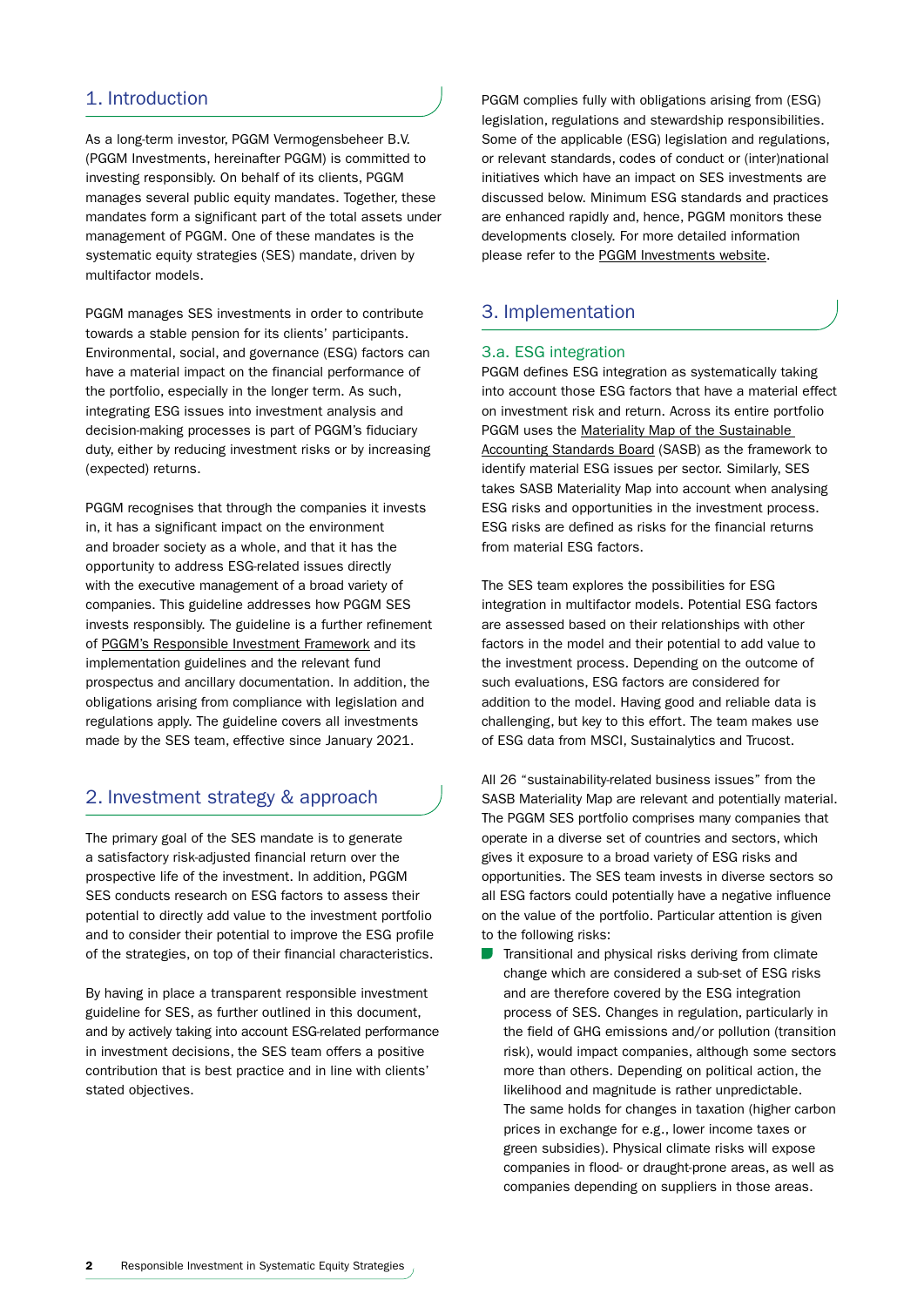The likelihood of litigation risk (e.g. an oil company being held responsible for environmental damage) to impact the portfolio is assessed as modest due to the PGGM's carbon reduction strategy (see paragraph 3.b.2 of this guideline).

#### 3.b. Impact

In addition to achieving a better-performing portfolio through the integration of ESG-risks, SES seeks to enhance the positive social and/or environmental impact of its investments and to minimize adverse impacts of investments on sustainability factors.

#### 1. Positive impact: investing in the SDGs

In 2016 PGGM and APG defined Sustainable Development Investments (SDIs) as "investments that yield market-rate financial returns while generating a positive social and/or environmental impact" (i.e. contribute to the Sustainable Development Goals). In 2020 Australian Super, British Colombia Investment Management Corporation joined APG and PGGM in the [SDI-Asset Owner Platform](https://www.sdi-aop.org/) which owns a taxonomy of products and services (solutions) that contribute to the SDGs. With a set of decision rules the taxonomy forms the basis for the classification of investments as 'SDI'.

PGGM largest client's ambition is to increase the SDI volume to 20% of the total portfolio by 2025. The effort to measure portfolio companies' real-world impact, is currently limited to seven focus SDGs: #2 (zero hunger), #3 (good health and wellbeing), #6 (clean water and sanitation), #7 (affordable and clean energy), #11 (sustainable cities and communities), #12 (responsible consumption and production) and #13 (climate action). To estimate and monitor the impact on these focus SDGs, the indicators suggested by the [Working Group on SDG](https://www.dnb.nl/en/green-economy/sustainable-finance-platform/sdg-impact-assessment-working-group/)  [impact measurement of the DNB-facilitated Sustainable](https://www.dnb.nl/en/green-economy/sustainable-finance-platform/sdg-impact-assessment-working-group/)  [Finance Platform](https://www.dnb.nl/en/green-economy/sustainable-finance-platform/sdg-impact-assessment-working-group/) are used.

The SES team is exploring the possibilities for increasing the allocation of SDIs, without compromising the riskadjusted financial return of the portfolio. Such explorations are still at an early stage.

#### 2. Adverse impact: minimise negative impact

The social and environmental impact of the capital entrusted to PGGM by its clients is significant. PGGM can stimulate a positive contribution to a sustainable world and has the responsibility to minimise adverse impact. Adverse sustainability impacts refer to negative impacts (harm) to individuals, workers, communities and the environment. The SES team has embraced this responsibility and has integrated it in its investment process along with other ESG issues.

As from 1 January 2022 at the latest, PGGM shall avoid new investments in companies that are in very severe violation of the OECD Guidelines for Multinational Enterprises (hereinafter OECD guidelines) and/or the UN Global Compact principles. When feasible, PGGM shall undertake best efforts to divest existing exposures to these companies all-together and/or shall engage with the companies, or a selection thereof, that are in (very) severe violation of the OECD guidelines and/or the UN Global Compact principles.

Based on its high likelihood and severity, climate change as a driver of adverse impact is prioritized. Clients of PGGM's have committed themselves to the [Dutch Climate](https://www.klimaatakkoord.nl/documenten/publicaties/2019/06/28/national-climate-agreement-the-netherlands)   $agreement<sup>1</sup>$  $agreement<sup>1</sup>$  and to the [Paris Climate Agreement](https://unfccc.int/sites/default/files/english_paris_agreement.pdf) to align policies consistent with the objective to limit the global temperature rise to a maximum of 1.5 °C. The ambition is to have a climate neutral investment portfolio by 2050 - in line with the ambition of the European Union and the Paris objectives.

Since 2017, the SES team has been reducing the carbon footprint of its portfolio. By 2020, the carbon intensity of the portfolio was reduced by approximately 50% from its starting point. As an intermediate step towards 2030 and 2050, PGGM aims to reduce the footprint by another 30% until 2025.

#### 3.c. Stewardship (engagement, voting, litigation)

PGGM actively uses its influence as a shareholder, thereby contributing to the quality, sustainability and continuity of companies and markets. PGGM sees it as its responsibility to engage with market parties and companies about their policies and activities. In this way, it attempts to realise ESG-related improvements. Engagement activities are focused on (improving) portfolio companies measurement of impact, on improved reporting and on integrating the SDGs into the business strategy of portfolio companies. Insofar as portfolio companies are associated with material ESG issues, PGGM engages to encourage ESG risk mitigation and process improvements towards industry best practice. The voting right is one of the most important rights of a shareholder. PGGM applies customized voting principles across all its listed equities, written down in its [PGGM](https://www.pggm.nl/media/5xxhbgnv/pggm-global-voting-guidelines_2020.pdf)  [Voting Guidelines](https://www.pggm.nl/media/5xxhbgnv/pggm-global-voting-guidelines_2020.pdf).

In order to recover investment losses and enforce good corporate governance, PGGM conducts legal proceedings for its clients when necessary. PGGM does so as a shareholder in listed companies, both in the Netherlands and in other countries.

1 In Dutch "Klimaatakkoord"